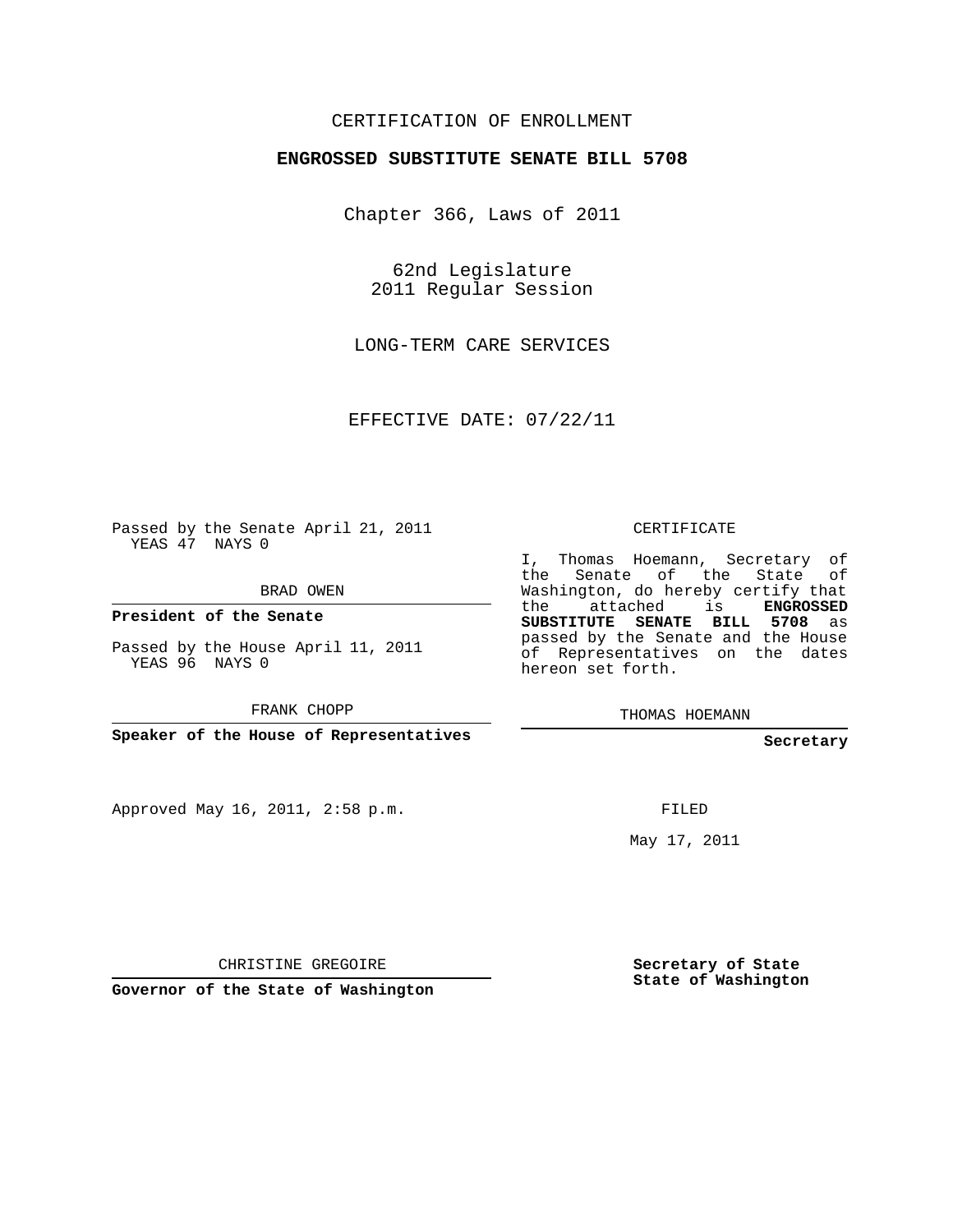## **ENGROSSED SUBSTITUTE SENATE BILL 5708** \_\_\_\_\_\_\_\_\_\_\_\_\_\_\_\_\_\_\_\_\_\_\_\_\_\_\_\_\_\_\_\_\_\_\_\_\_\_\_\_\_\_\_\_\_

\_\_\_\_\_\_\_\_\_\_\_\_\_\_\_\_\_\_\_\_\_\_\_\_\_\_\_\_\_\_\_\_\_\_\_\_\_\_\_\_\_\_\_\_\_

AS AMENDED BY THE HOUSE

Passed Legislature - 2011 Regular Session

**State of Washington 62nd Legislature 2011 Regular Session**

**By** Senate Health & Long-Term Care (originally sponsored by Senator Keiser)

READ FIRST TIME 02/21/11.

 AN ACT Relating to reshaping the delivery of long-term care services; amending RCW 18.20.020, 18.20.030, and 18.52.030; reenacting and amending RCW 70.127.040; adding a new section to chapter 18.20 RCW; adding a new section to chapter 74.42 RCW; and creating new sections.

BE IT ENACTED BY THE LEGISLATURE OF THE STATE OF WASHINGTON:

 NEW SECTION. **Sec. 1.** The legislature has a long history of supporting seniors where they live whether it is at home or in a licensed care facility. It is widely recognized that the consumer of senior services and long-term care of tomorrow will have different demands and expectations for the type and manner of supportive and health care services that they receive. Cost efficiencies must and can be achieved within the health care system. Through the use of care coaches, technology-supported health and wellness programs, and by allowing greater flexibility for the specialization and use of nursing facility beds, costly hospitalizations and rehospitalizations can be reduced and the entry to licensed care settings can be delayed.

 **Sec. 2.** RCW 18.20.020 and 2006 c 242 s 1 are each amended to read as follows: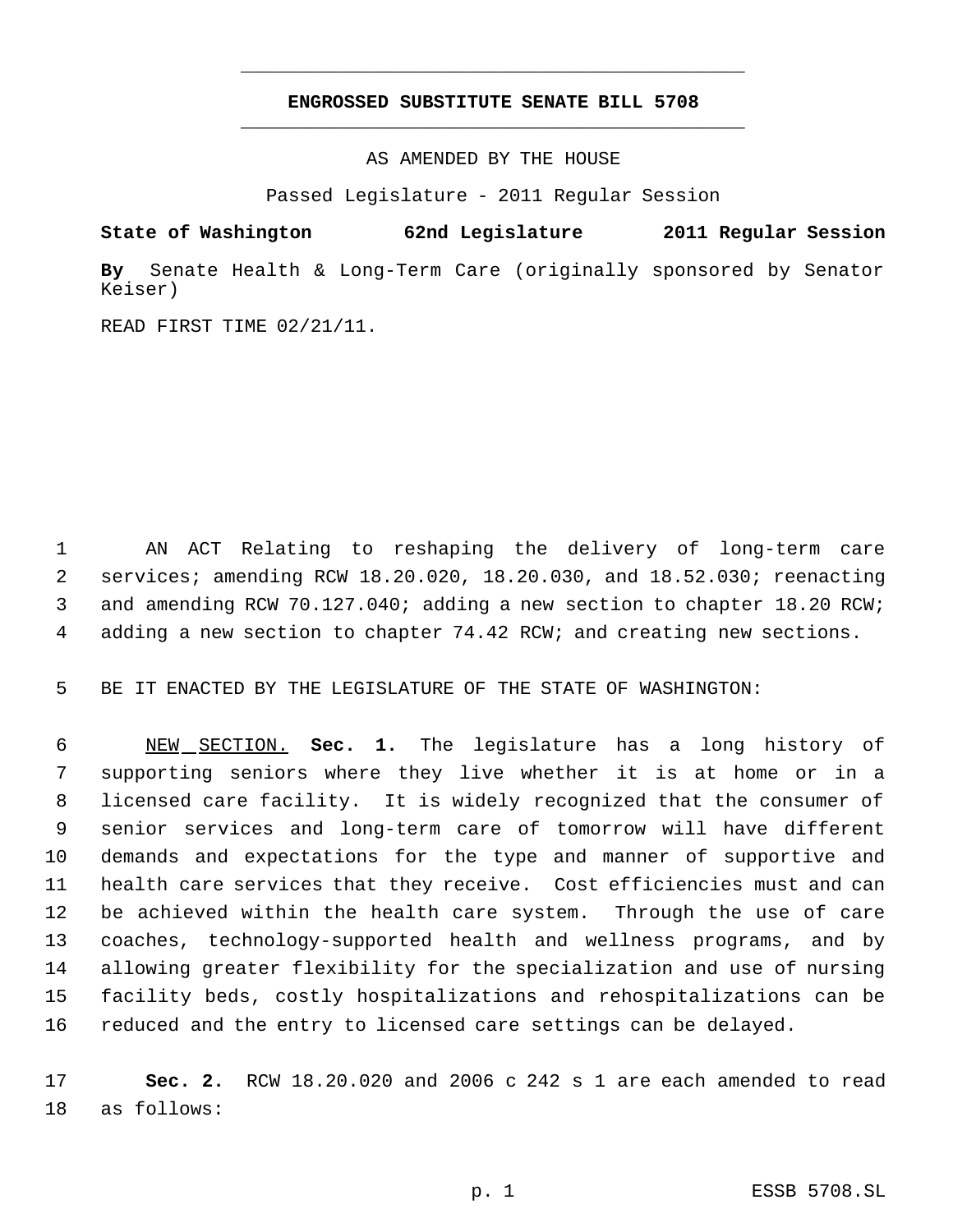As used in this chapter:

 (1) "Boarding home" means any home or other institution, however named, which is advertised, announced, or maintained for the express or implied purpose of providing housing, basic services, and assuming general responsibility for the safety and well-being of the residents, and may also provide domiciliary care, consistent with chapter 142, Laws of 2004, to seven or more residents after July 1, 2000. However, a boarding home that is licensed for three to six residents prior to or on July 1, 2000, may maintain its boarding home license as long as it is continually licensed as a boarding home. "Boarding home" shall not include facilities certified as group training homes pursuant to RCW 71A.22.040, nor any home, institution or section thereof which is otherwise licensed and regulated under the provisions of state law providing specifically for the licensing and regulation of such home, institution or section thereof. Nor shall it include any independent senior housing, independent living units in continuing care retirement communities, or other similar living situations including those subsidized by the department of housing and urban development.

 (2) "Basic services" means housekeeping services, meals, nutritious snacks, laundry, and activities.

 (3) "Person" means any individual, firm, partnership, corporation, company, association, or joint stock association, and the legal successor thereof.

(4) "Secretary" means the secretary of social and health services.

 (5) "Department" means the state department of social and health services.

 (6) "Resident's representative" means a person designated voluntarily by a competent resident, in writing, to act in the resident's behalf concerning the care and services provided by the boarding home and to receive information from the boarding home, if there is no legal representative. The resident's competence shall be determined using the criteria in RCW 11.88.010(1)(e). The resident's representative may not be affiliated with the licensee, boarding home, or management company, unless the affiliated person is a family member of the resident. The resident's representative shall not have authority to act on behalf of the resident once the resident is no longer competent.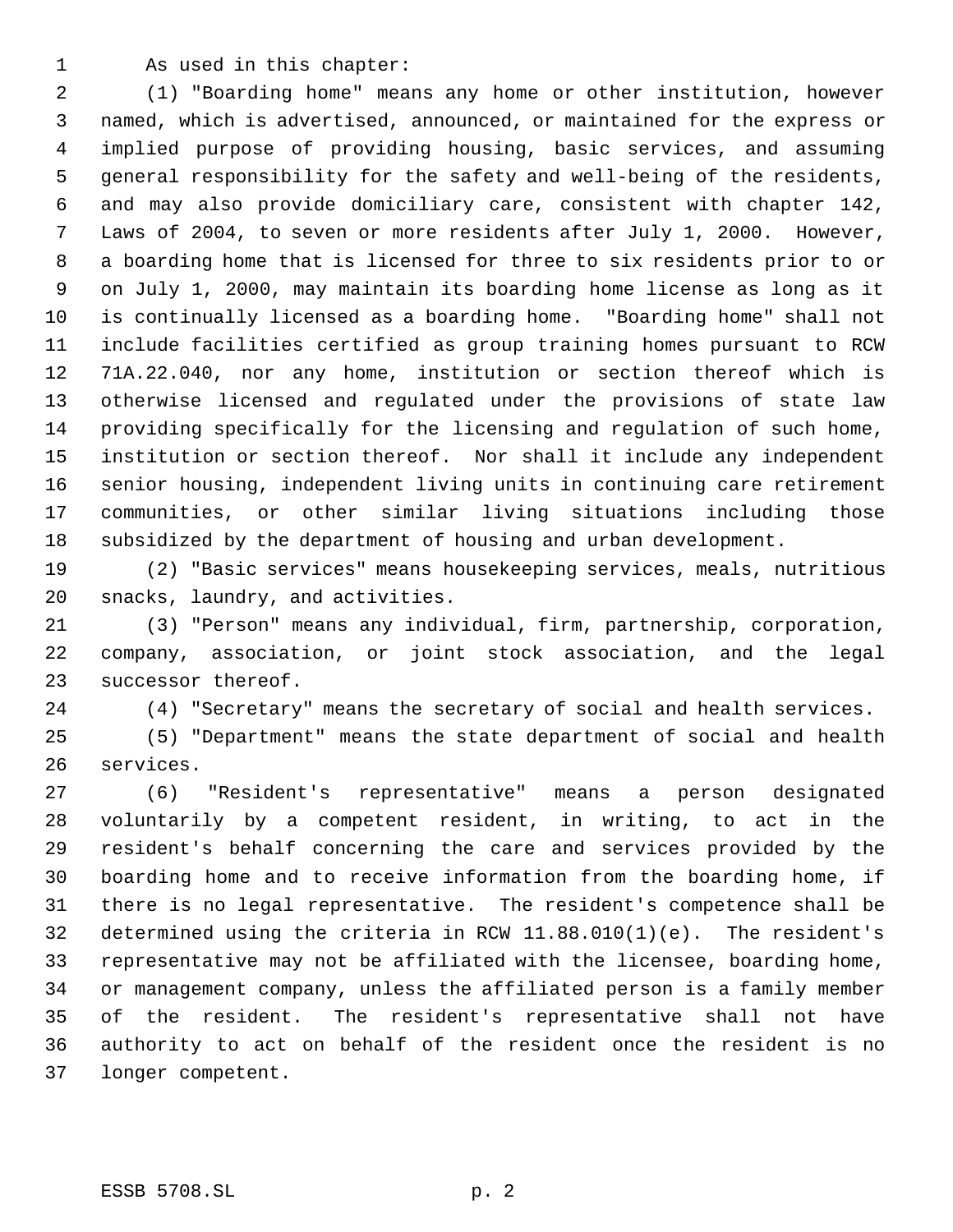(7) "Domiciliary care" means: Assistance with activities of daily living provided by the boarding home either directly or indirectly; or health support services, if provided directly or indirectly by the boarding home; or intermittent nursing services, if provided directly or indirectly by the boarding home.

- (8) "General responsibility for the safety and well-being of the resident" means the provision of the following: Prescribed general low sodium diets; prescribed general diabetic diets; prescribed mechanical 9 soft foods; emergency assistance; monitoring of the resident; arranging health care appointments with outside health care providers and reminding residents of such appointments as necessary; coordinating health care services with outside health care providers consistent with RCW 18.20.380; assisting the resident to obtain and maintain glasses, hearing aids, dentures, canes, crutches, walkers, wheelchairs, and assistive communication devices; observation of the resident for changes in overall functioning; blood pressure checks as scheduled; responding appropriately when there are observable or reported changes in the resident's physical, mental, or emotional functioning; or medication assistance as permitted under RCW 69.41.085 and as defined in RCW 69.41.010.
- (9) "Legal representative" means a person or persons identified in RCW 7.70.065 who may act on behalf of the resident pursuant to the scope of their legal authority. The legal representative shall not be affiliated with the licensee, boarding home, or management company, unless the affiliated person is a family member of the resident.

 (10) "Nonresident individual" means a person who resides in independent senior housing, independent living units in continuing care retirement communities, or in other similar living environments or in 29 an unlicensed room located within a boarding home ((and may receive)). Nothing in this chapter prohibits nonresidents from receiving one or more of the services listed in RCW 18.20.030(5) or requires licensure as a boarding home when one or more of the services listed in RCW 18.20.030(5) are provided to nonresidents. A nonresident individual may not receive domiciliary care, as defined in this chapter, directly or indirectly by the boarding home and may not receive the items and services listed in subsection (8) of this section, except during the time the person is receiving adult day services as defined in this section.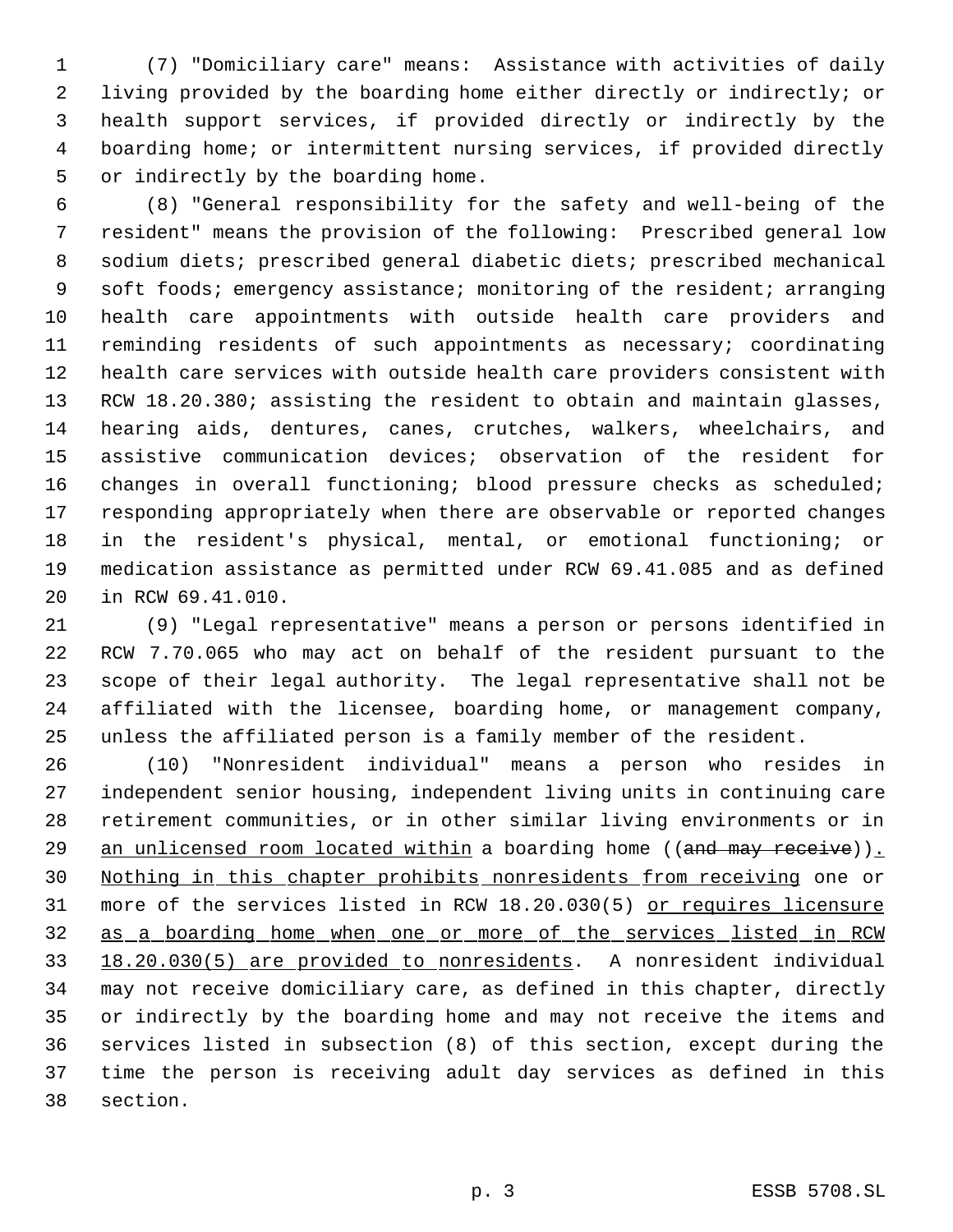(11) "Resident" means an individual who is not related by blood or marriage to the operator of the boarding home, and by reason of age or disability, chooses to reside in the boarding home and receives basic services and one or more of the services listed under general responsibility for the safety and well-being of the resident and may receive domiciliary care or respite care provided directly or indirectly by the boarding home and shall be permitted to receive hospice care through an outside service provider when arranged by the resident or the resident's legal representative under RCW 18.20.380.

 (12) "Resident applicant" means an individual who is seeking admission to a licensed boarding home and who has completed and signed an application for admission, or such application for admission has been completed and signed in their behalf by their legal representative if any, and if not, then the designated representative if any.

 (13) "Adult day services" means care and services provided to a nonresident individual by the boarding home on the boarding home premises, for a period of time not to exceed ten continuous hours, and does not involve an overnight stay.

 **Sec. 3.** RCW 18.20.030 and 2004 c 142 s 17 are each amended to read as follows:

 (1) After January 1, 1958, no person shall operate or maintain a boarding home as defined in this chapter within this state without a license under this chapter.

 (2) A boarding home license is not required for the housing, or services, that are customarily provided under landlord tenant agreements governed by the residential landlord-tenant act, chapter 27 59.18 RCW, or when housing nonresident individuals who( $(-$  -without 28 ongoing assistance from the boarding home, initiate and arrange for 29 services-provided-by-persons-other-than)) chose to participate in programs or services under subsection (5) of this section, when offered by the boarding home licensee or the licensee's contractor. This subsection does not prohibit the licensee from furnishing written information concerning available community resources to the nonresident individual or the individual's family members or legal representatives. The licensee may not require the use of any particular service provider.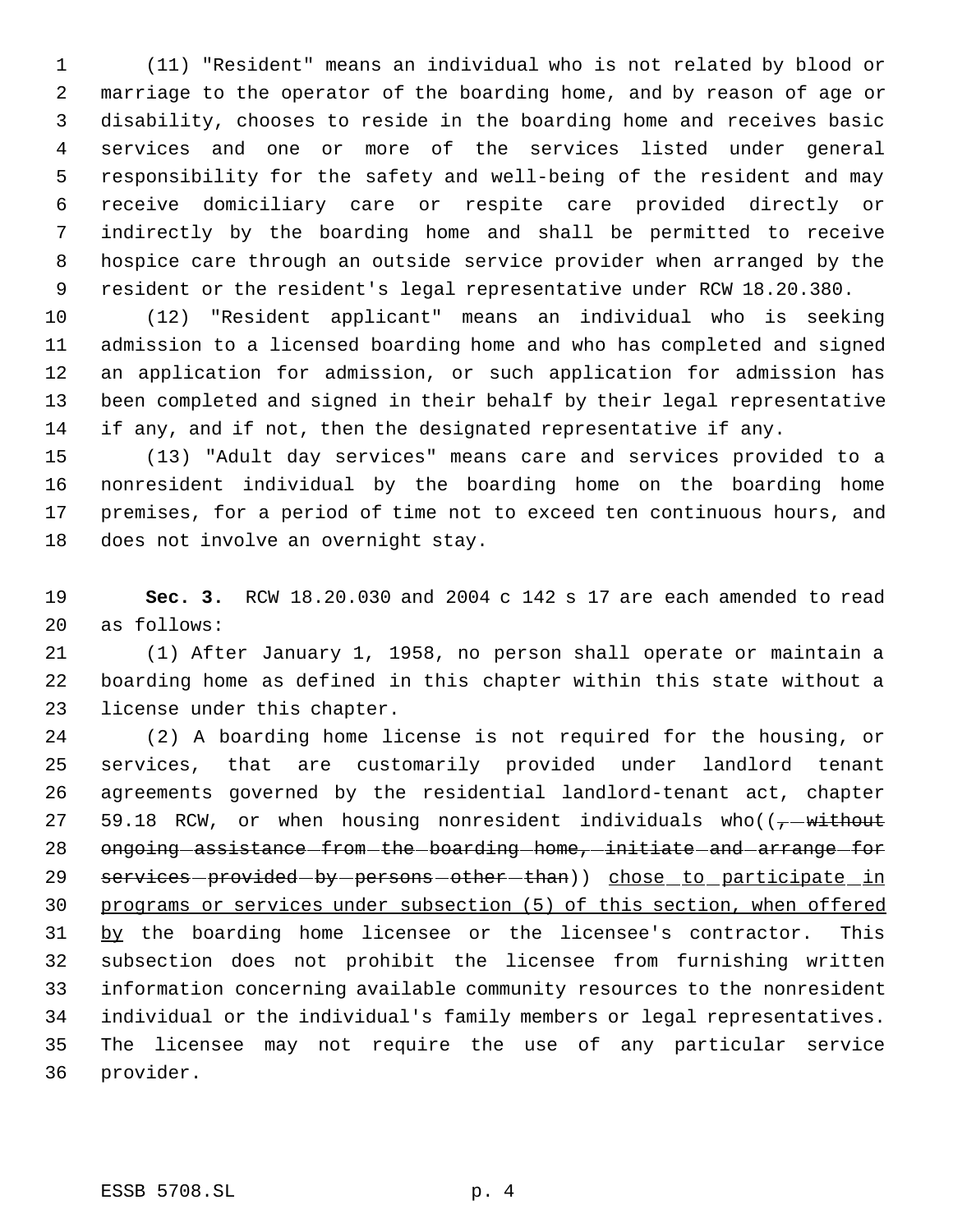1 (3) Residents receiving domiciliary care, directly or indirectly by 2 the boarding home, are not considered nonresident individuals for the 3 purposes of this section.

 4 (4) A boarding home license is required when any person other than 5 an outside service provider, under RCW 18.20.380, or family member:

 6 (a) Assumes general responsibility for the safety and well-being of 7 a resident;

 8 (b) Provides assistance with activities of daily living, either 9 directly or indirectly;

10 (c) Provides health support services, either directly or 11 indirectly; or

12 (d) Provides intermittent nursing services, either directly or 13 indirectly.

14 (5) A boarding home license is not required for one or more of the 15 following services that may, upon the request of the nonresident, be 16 provided to a nonresident individual: (a) Emergency assistance 17 provided on an intermittent or nonroutine basis ((to any nonresident 18 individual)); (b) systems<sub>1</sub> including technology-based monitoring 19 devices, employed by independent senior housing, or independent living 20 units in continuing care retirement communities, to respond to the 21 potential need for emergency services ((for nonresident individuals)); 22 (c) ((infrequent, -voluntary, -and)) scheduled and nonscheduled blood 23 pressure checks ((for nonresident individuals)); (d) ((nurse referral)) 24 nursing assessment services ((provided at the request of a nonresident 25 individual)) to determine whether referral to an outside health care 26 provider is recommended; (e) making and reminding the nonresident of 27 health care appointments (( $at$  the request of nonresident individuals)); 28 (f) preadmission assessment( $(-a + b + b)$  request of the nonresident 29  $intuitdual$ ,)) for the purposes of transitioning to a licensed care 30 setting;  $((e^*)$  (g) medication assistance which may include reminding 31 or coaching the nonresident, opening the nonresident's medication 32 container, using an enabler, and handing prefilled insulin syringes to 33 the nonresident; (h) falls risk assessment; (i) nutrition management 34 and education services; (j) dental services; (k) wellness programs; (l) 35 prefilling insulin syringes when performed by a nurse licensed under 36 chapter 18.79 RCW; or (m) services customarily provided under landlord 37 tenant agreements governed by the residential landlord-tenant act,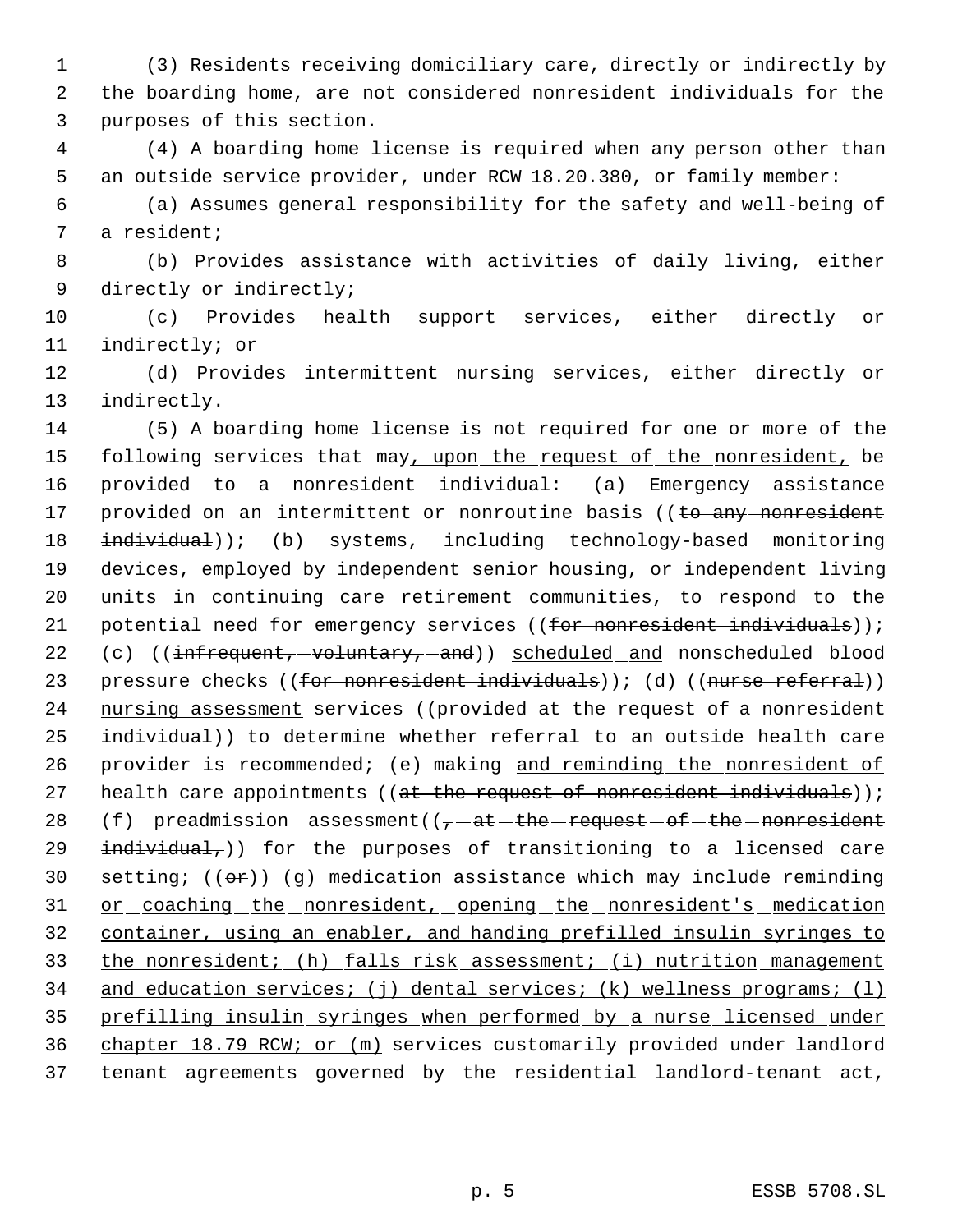1 chapter 59.18 RCW. ((The preceding services may not include continual care or supervision of a nonresident individual without a boarding home  $3 \text{ license.}$ 

 NEW SECTION. **Sec. 4.** A new section is added to chapter 18.20 RCW to read as follows:

 (1) A boarding home must provide each nonresident a disclosure statement upon admission and at the time that additional services are requested by a nonresident.

(2) The disclosure statement shall notify the nonresident that:

 (a) The resident rights of chapter 70.129 RCW do not apply to nonresidents;

 (b) Licensing requirements for boarding homes under this chapter do 13 not apply to nonresident units; and

 (c) The jurisdiction of the long-term care ombudsman does not apply to nonresidents and nonresident units.

 **Sec. 5.** RCW 18.52.030 and 2000 c 93 s 6 are each amended to read as follows:

 Nursing homes operating within this state shall be under the active, overall administrative charge and supervision of an on-site full-time administrator licensed as provided in this chapter. No person acting in any capacity, unless the holder of a nursing home administrator's license issued under this chapter, shall be charged with the overall responsibility to make decisions or direct actions involved in managing the internal operation of a nursing home, except as specifically delegated in writing by the administrator to identify a responsible person to act on the administrator's behalf when the administrator is absent. The administrator shall review the decisions upon the administrator's return and amend the decisions if necessary. The board shall define by rule the parameters for on-site full-time administrators in nursing homes with small resident populations  $((and))_1$  nursing homes in rural areas, nursing homes with small resident populations when the nursing home has converted some of its licensed nursing facility bed capacity for use as assisted living or 34 enhanced assisted living services under chapter 74.39A RCW, or separately licensed facilities collocated on the same campus.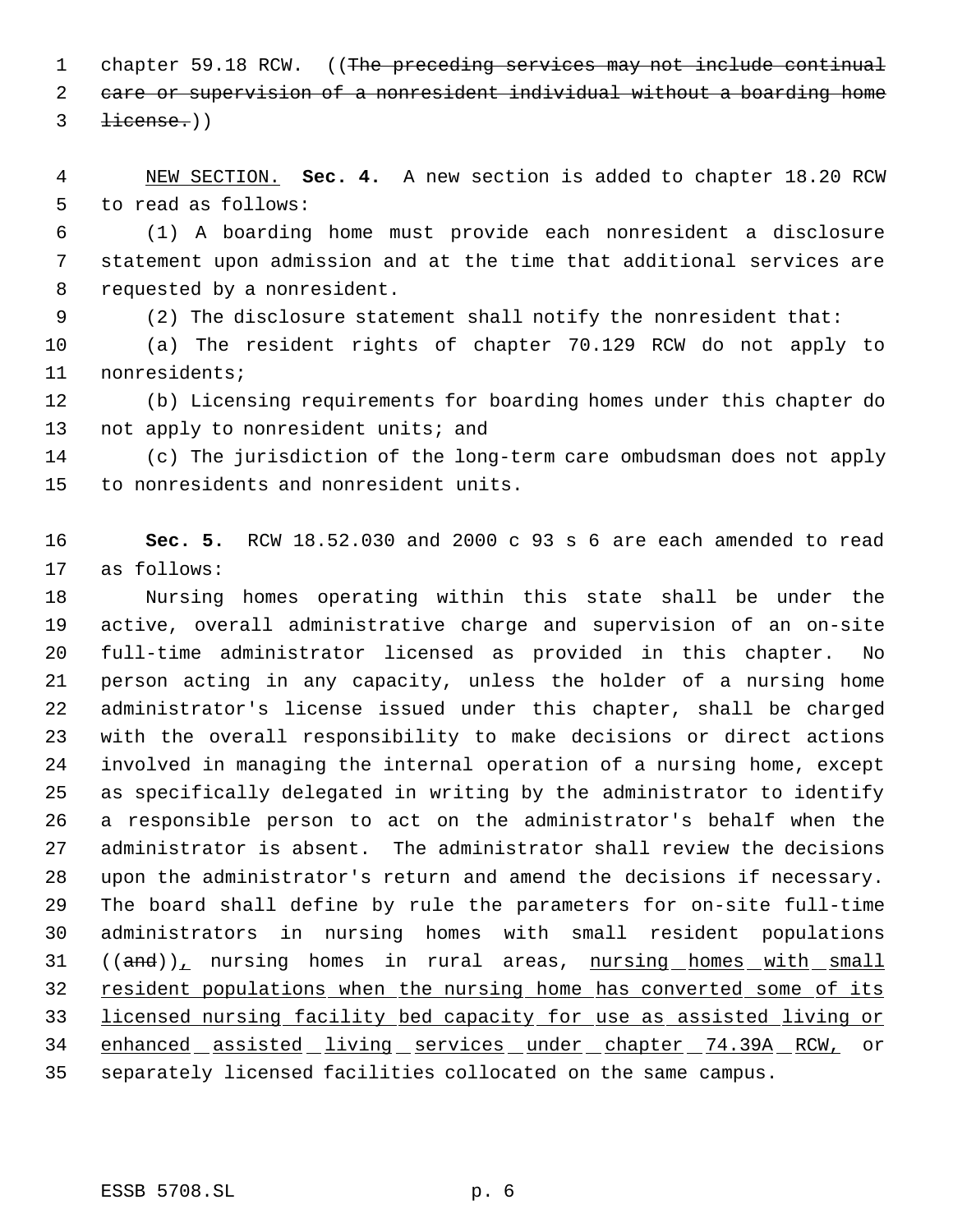**Sec. 6.** RCW 70.127.040 and 2003 c 275 s 3 and 2003 c 140 s 8 are each reenacted and amended to read as follows:

 The following are not subject to regulation for the purposes of this chapter:

 (1) A family member providing home health, hospice, or home care services;

 (2) A person who provides only meal services in an individual's 8 permanent or temporary residence;

 (3) An individual providing home care through a direct agreement with a recipient of care in an individual's permanent or temporary residence;

 (4) A person furnishing or delivering home medical supplies or equipment that does not involve the provision of services beyond those necessary to deliver, set up, and monitor the proper functioning of the equipment and educate the user on its proper use;

 (5) A person who provides services through a contract with a licensed agency;

 (6) An employee or volunteer of a licensed agency who provides services only as an employee or volunteer;

 (7) Facilities and institutions, including but not limited to nursing homes under chapter 18.51 RCW, hospitals under chapter 70.41 RCW, adult family homes under chapter 70.128 RCW, boarding homes under chapter 18.20 RCW, developmental disability residential programs under chapter 71A.12 RCW, other entities licensed under chapter 71.12 RCW, or other licensed facilities and institutions, only when providing services to persons residing within the facility or institution;

 (8) Local and combined city-county health departments providing services under chapters 70.05 and 70.08 RCW;

29 (9) An individual providing care to ill individuals, ((disabled)) individuals with disabilities, or vulnerable individuals through a contract with the department of social and health services;

 (10) Nursing homes, hospitals, or other institutions, agencies, organizations, or persons that contract with licensed home health, hospice, or home care agencies for the delivery of services;

35 (11) In-home assessments of an ill individual, ((disabled)) an 36 individual with a disability, or a vulnerable individual that does not 37 result in regular ongoing care at home;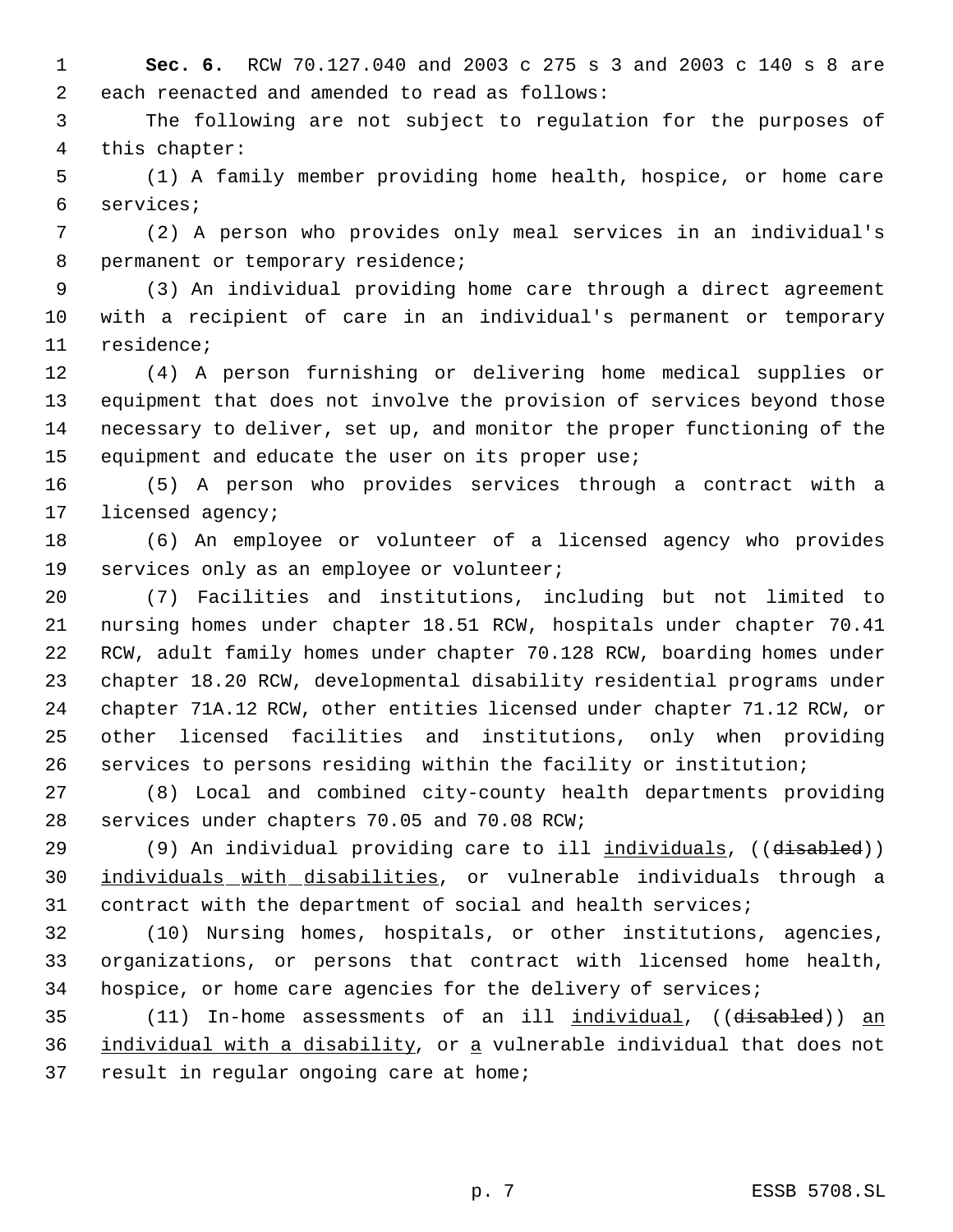(12) Services conducted by and for the adherents of a church or religious denomination that rely upon spiritual means alone through prayer for healing in accordance with the tenets and practices of such church or religious denomination and the bona fide religious beliefs 5 genuinely held by such adherents;

 (13) A medicare-approved dialysis center operating a medicare- approved home dialysis program;

 (14) A person providing case management services. For the purposes of this subsection, "case management" means the assessment, coordination, authorization, planning, training, and monitoring of home health, hospice, and home care, and does not include the direct provision of care to an individual;

 (15) Pharmacies licensed under RCW 18.64.043 that deliver prescription drugs and durable medical equipment that does not involve the use of professional services beyond those authorized to be performed by licensed pharmacists pursuant to chapter 18.64 RCW and those necessary to set up and monitor the proper functioning of the 18 equipment and educate the person on its proper use;

 (16) A volunteer hospice complying with the requirements of RCW 20 70.127.050; ((and))

21 (17) A person who provides home care services without compensation; and

 (18) Nursing homes that provide telephone or web-based transitional 24 care management services.

 NEW SECTION. **Sec. 7.** A new section is added to chapter 74.42 RCW to read as follows:

 (1) Nursing facilities may provide telephone or web-based transitional care management services to persons discharged from the facility to home for up to thirty days postdischarge.

 (2) When a nursing facility provides transitional care management services, the facility must coordinate postdischarge care and service needs with in-home agencies licensed under chapter 70.127 RCW, and other authorized care providers, to promote evidence-based transition care planning. In-home service agencies and other authorized care providers, including the department, shall, when appropriate, determine resident eligibility for postdischarge care and services and coordinate with nursing facilities to plan a safe transition of the client to the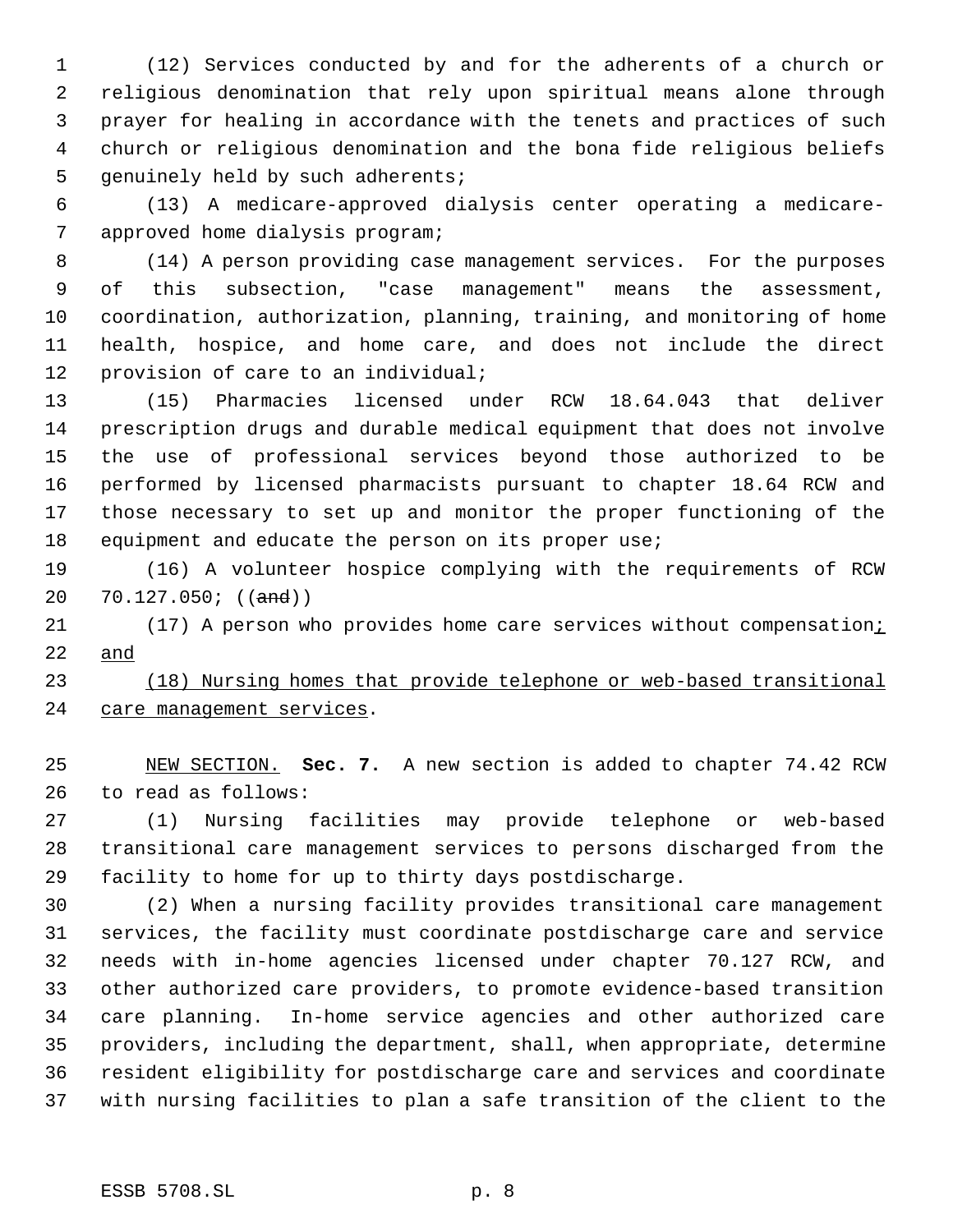home setting. When a resident is discharged to home and is without in- home care or services due to the resident's refusal of care or their ineligibility for care, the nursing facility may provide telephone or web-based transitional care management services. These services may include care coordination services, review of the discharge plan, instructions to promote compliance with the discharge plan, reminders or assistance with scheduling follow-up appointments with other health care professionals consistent with the discharge plan, and promotion of self-management of the client's health condition. Web-based transition care services may include patient education and the provision of services described in this section. They are not intended to include telehealth monitoring.

 (3) If the nursing facility identifies concerns in client care that result from telephone or web-based transitional care management services, the nursing facility will notify the client's primary care physician. The nursing facility will also discuss with the client options for care or other services which may include in-home services provided by agencies licensed under chapter 70.127 RCW.

 NEW SECTION. **Sec. 8.** The department of social and health services shall convene a work group of stakeholders to discuss and identify one or more mechanisms to incentivize nursing facilities to close or to eliminate licensed beds from active service. The department shall adopt rules to implement the recommendations of the work group. By September 1, 2011, the department shall report to the governor and the legislature on the recommendations of the work group and the status of the department's rule-making efforts and any statutory impediments to the implementation of any of the recommendations.

 NEW SECTION. **Sec. 9.** If any part of this act is found to be in conflict with federal requirements that are a prescribed condition to the allocation of federal funds to the state, the conflicting part of this act is inoperative solely to the extent of the conflict and with respect to the agencies directly affected, and this finding does not affect the operation of the remainder of this act in its application to the agencies concerned. Rules adopted under this act must meet federal